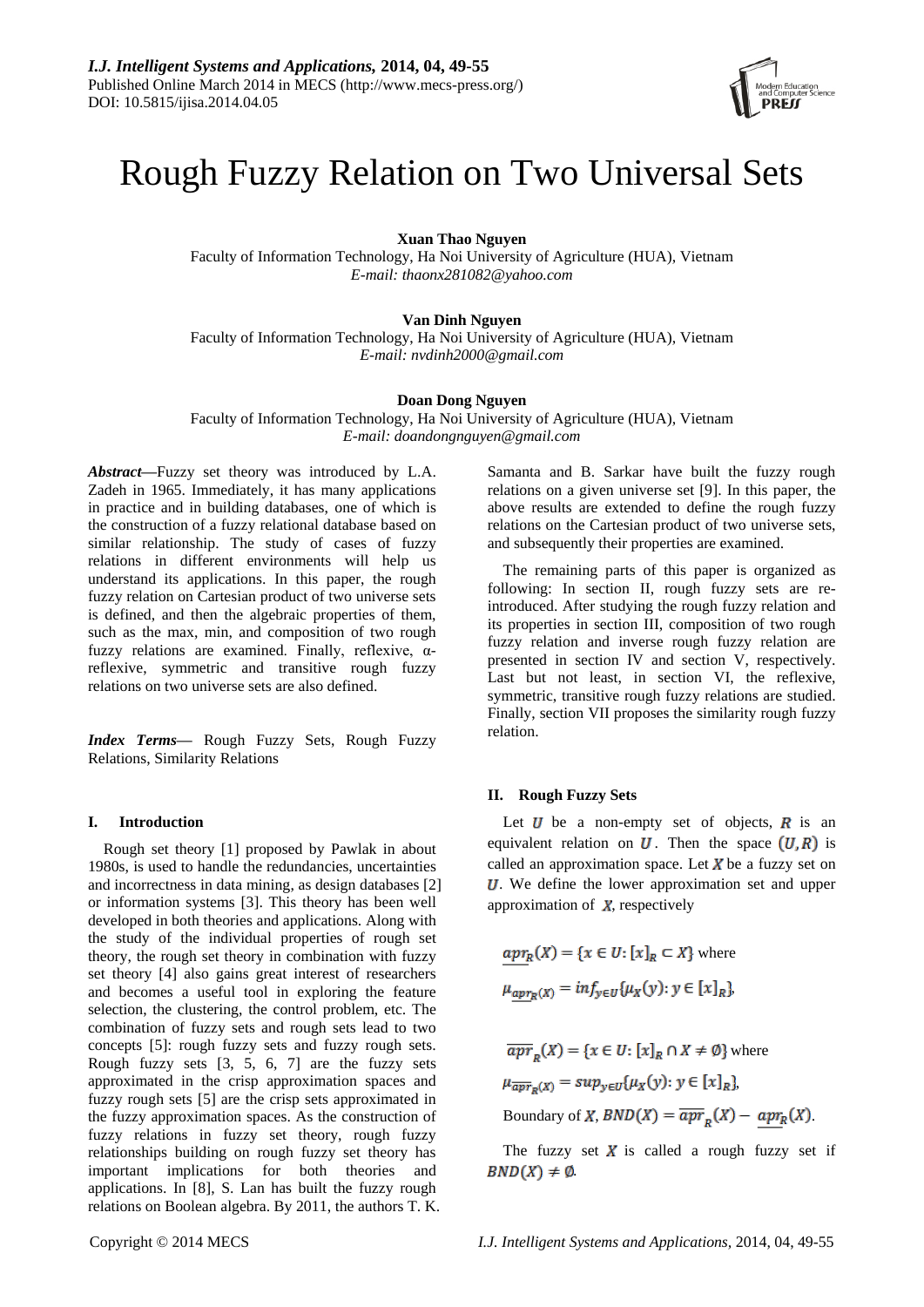The Cartesian product of two rough fuzzy sets  $X$  and  $Y$  is

$$
X \times Y = \{(x, y) : x \in U, y \in V\}
$$

where

 $\mu_{X\times Y}(x, y) = \min{\mu_X(x), \mu_Y(y)}$ 

#### **III. Rough Fuzzy Relation and Its Properties**

In this section, we suppose that  $U, V$  are two nonempty universal sets and  $R_U, R_V$  are equivalent relations on  $U, V$  respectively. Then  $R = R_U \times R_V$  is a equivalent relation on  $U \times V$  where

$$
[(u, v)]_R = \{(x, y) \in U \times V : x \in [u]_{R_U}, y \in [v]_{R_V}\}
$$

**Definition 3.1.** Let  $X, Y$  be the rough fuzzy sets on U, V, respectively. We call  $\mathbb{R} \subset U \times V$  is a rough fuzzy relation on  $U \times V$  based on the  $X \times Y$  if it satisfy

(RFi) 
$$
\mu_{\mathfrak{R}}(x, y) = 1
$$
, for all  $(x, y) \in \underline{X \times Y}$  where  $\underline{X \times Y} = \underline{apr}_{R_y}(X) \times \underline{ apr}_{R_y}(Y)$ .

(RFii)  $\mu_{\Re}(x, y) = 0$ , for all  $(x, y) \in U \times V - \overline{X \times Y}$ where  $\overline{X \times Y} = \overline{apr}_{R_H}(X) \times \overline{apr}_{R_H}(Y)$ .

(RFiii)  $0 < \mu_{\mathcal{R}}(x, y) < 1$ , for all  $(x, y) \in \overline{X \times Y}$  $X \times Y$ .

Note that:

The conditions (RFi), (RFiii) show that  $X \times Y$  is a rough fuzzy set on  $U \times V$ .

Likewise, the representation of fuzzy relation [10], the rough fuzzy relation can be represented by the graphs, relational tables, matrices.

**Definition 3.2.** Let  $\mathbb{R}$  is a rough fuzzy relation on  $U \times V$  based on the  $X \times Y$ . For any real numbers  $\lambda \in [0,1], R_1$  is called  $\lambda - cut$  of relation  $\Re$  and it was defined following way:

$$
\mathfrak{R}_{\lambda}(x, y) = 1 \Longleftrightarrow R(x, y) \ge \lambda
$$
  

$$
\mathfrak{R}_{\lambda}(x, y) = 0 \Longleftrightarrow R(x, y) < \lambda
$$

**Example** 3.1. Let  $U = \{1, 2, 3, 4\}$ ,  $V = \{6, 7, 8, 9, 10\}$ be two universal sets and  $R_U = \{(x, y): xR_U y \text{ if }$  $x \equiv y \pmod{2}$ ,  $R_v = \{(z, t): zR_v t \text{ if } z \equiv t \pmod{3}\}$ are equivalent relations on  $U, V$  respectively. , are rough fuzzy sets on  $U, V$  respectively.

, and  $\overline{apr}_n(X) = \frac{1}{7} + \frac{0.6}{0.8} + \frac{1}{8} + \frac{0.6}{1.8}$ , . Here we can define a rough fuzzy relation  $\Re$  by a matrix:

$$
M(\mathfrak{R}) = \begin{bmatrix} 0 & 0.5 & 1 & 0 & 0.6 \\ 0 & 0 & 0 & 0 & 0 \\ 0 & 0.5 & 1 & 0 & 0.4 \\ 0 & 0 & 0 & 0 & 0 \end{bmatrix}
$$
and

a

$$
\mathfrak{R}_{0.5}=\begin{bmatrix}0&1&1&0&1\\0&0&0&0&0\\0&1&1&0&0\\0&0&0&0&0\end{bmatrix}
$$

We can see that  $\lambda - cut$  of rough fuzzy relation  $\Re$  is a crisp relation.

Now we consider some properties of rough fuzzy relations.

**Proposition 3.1**. Let  $\mathbb{R}_1$ ,  $\mathbb{R}_2$  be two rough fuzzy relations on  $U \times V$  based on  $X \times Y$ . Then  $\Re_1 \wedge \Re_2$ where  $\mu_{\Re_1 \wedge \Re_2}(x, y) = \min{\mu_{\Re_1}(x, y), \mu_{\Re_2}(x, y)}$ for all  $(x, y) \in U \times V$ , is a rough fuzzy set on  $U \times V$ based on the  $X \times Y$ .

#### **Proof.**

We show that  $\Re_1 \wedge \Re_2$  satisfy definition 3.1.

(RFi). Since  $\mu_{\Re}$ ,  $(x,y) = \mu_{\Re}$ ,  $(x,y) = 1$  for all  $(x, y) \in X \times Y$  then  $\mu_{\Re, \Lambda \Re} (x, y) =$ 

 $min\{\mu_{\Re} (x, y), \mu_{\Re} (x, y)\} = 1$ for all  $(x, y) \in X \times Y$ 

(RFii). Since  $\mu_{\mathfrak{R}}(x,y) = \mu_{\mathfrak{R}}(x,y) = 0$  for all  $(x, y) \in$ then  $\mu_{\mathfrak{R}_{1}\wedge\mathfrak{R}_{2}}(x,y) = \min\{\mu_{\mathfrak{R}_{1}}(x,y),\mu_{\mathfrak{R}_{2}}(x,y)\}=0$ for all  $(x, y) \in U \times V - \overline{X \times Y}$ .

(RFiii): Since 
$$
0 < \mu_{\mathfrak{R}_1}(x, y), \mu_{\mathfrak{R}_2}(x, y) < 1
$$
 for all  $(x, y) \in \overline{X \times Y} - \underline{X \times Y}$  then  $0 < \mu_{\mathfrak{R}_1 \wedge \mathfrak{R}_2}(x, y) =$ \n $\min\{\mu_{\mathfrak{R}_1}(x, y), \mu_{\mathfrak{R}_2}(x, y)\} < 1$ \nfor all  $(x, y) \in \overline{X \times Y} - \underline{X \times Y}$ .  $\Box$ 

**Proposition 3.2.** Let  $\mathbb{R}_1$ ,  $\mathbb{R}_2$  be two rough fuzzy relations on  $U \times V$  based on  $X \times Y$ . Then  $\Re_1 V \Re_2$  $\mu_{\Re_1 V \Re_2}(x, y) = \max{\mu_{\Re_1}(x, y), \mu_{\Re_2}(x, y)}$ where for all  $(x, y) \in U \times V$ , is a rough fuzzy set on on  $U \times V$ based on the  $X \times Y$ .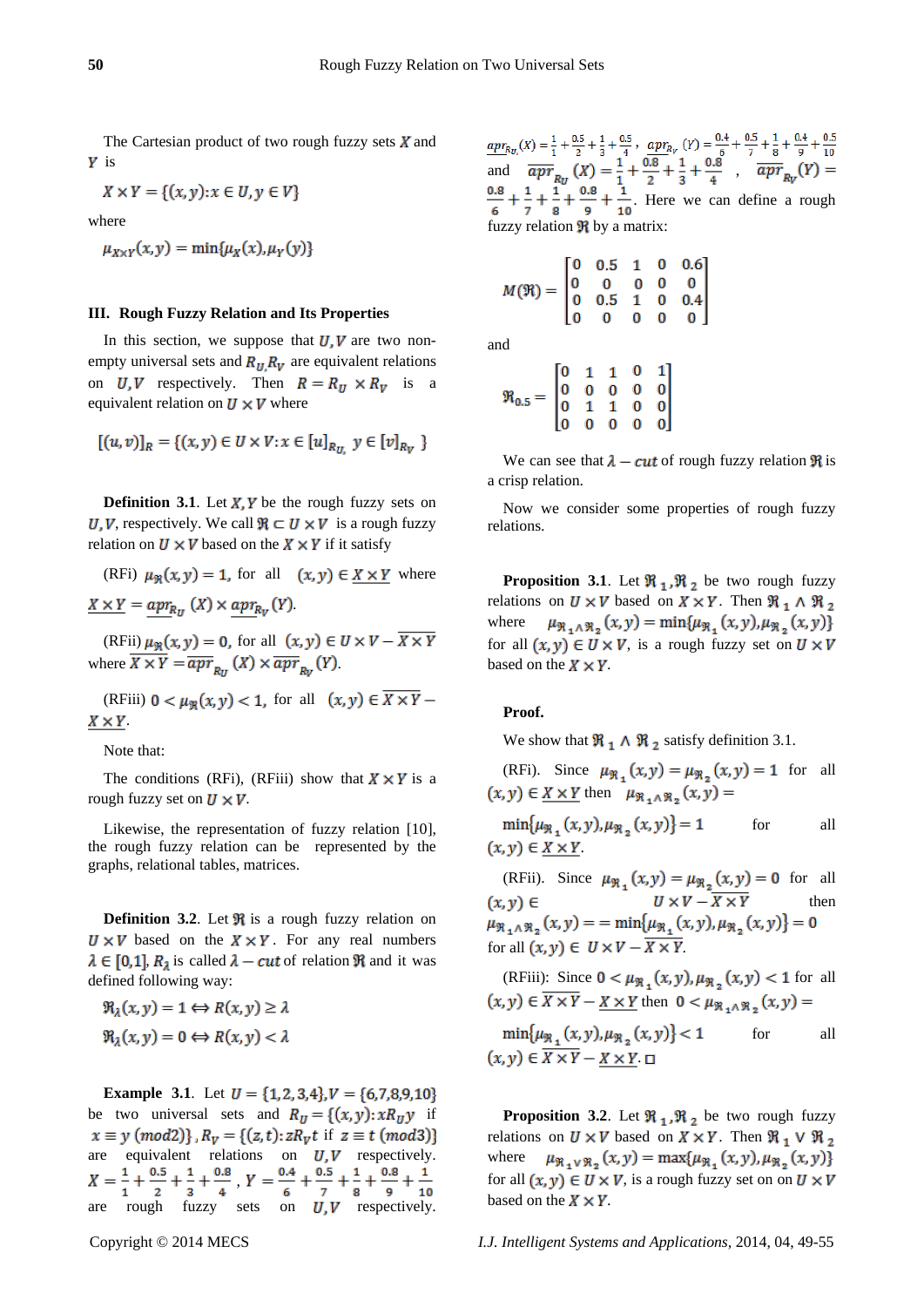**Proof.** 

We show that  $\Re_1 \vee \Re_2$  satisfy definition 3.1.

(RFi). Since 
$$
\mu_{\mathfrak{R}_1}(x, y) = \mu_{\mathfrak{R}_2}(x, y) = 1
$$
 for all  $(x, y) \in \underline{X \times Y}$  then  $\mu_{\mathfrak{R}_1 \vee \mathfrak{R}_2}(x, y) =$ 

 $max\{\mu_{\Re} (x, y), \mu_{\Re} (x, y)\} = 1$ for all  $(x, y) \in X \times Y$ 

(RFii). Since  $\mu_{\mathfrak{R}}(x,y) = \mu_{\mathfrak{R}}(x,y) = 0$  for all  $(x, y) \in$ then  $\mu_{\Re_1} \nu_{\Re_2}(x, y) = \max{\mu_{\Re_1}(x, y), \mu_{\Re_2}(x, y)} = 0$ for all  $(x, y) \in U \times V - \overline{X \times Y}$ .

(RFiii): Since  $0 < \mu_{\Re}$ ,  $(x, y)$ ,  $\mu_{\Re}$ ,  $(x, y) < 1$  for all  $(x,y) \in \overline{X \times Y} - \underline{X \times Y}$  then  $0 < \mu_{\Re, y} \Re(0, y) =$ 

 $\max\{\mu_{\Re} (x, y), \mu_{\Re} (x, y)\}$  < 1 for all  $(x, y) \in \overline{X \times Y} - X \times Y$ 

**Lemma 3.1.** If  $0 < a, b < 1$  then

i)  $0 < ab < 1$  (obvious)

ii)  $0 < a + b - ab < 1$ 

Indeed, since  $0 < a, b < 1$  then  $a+b \geq 2\sqrt{ab} > 2ab > ab > 0$ , therefore  $a + b - ab > 0$  . On the other hand  $1-(a+b-ab)=(1-a)(1-b)>0$ then  $a + b - ab < 1.$ 

The following properties of rough fuzzy relations are obtained by using these algebraic results:

**Proposition 3.3.** Let  $\mathbb{R}_1$ ,  $\mathbb{R}_2$  be two rough fuzzy relations on  $U \times V$  based on  $X \times Y$ . Then  $\Re_1 \otimes \Re_2$ where  $\mu_{\Re_1 \otimes \Re_2}(x, y) = \mu_{\Re_1}(x, y) \cdot \mu_{\Re_2}(x, y)$  for all  $(x, y) \in U \times V$ , is a rough fuzzy set on on  $U \times V$  based on the  $X \times Y$ .

### **Proof.**

The relation  $\Re_1 \otimes \Re_2$  is satisfied definition 3.1. Indeed:

(RFi). Since  $\mu_{\Re}$ ,  $(x,y) = \mu_{\Re}$ ,  $(x,y) = 1$  for all  $(x, y) \in X \times Y$  then  $\mu_{\Re, \alpha, \Re} (x, y) =$ 

$$
\mu_{\mathfrak{R}_+}(x,y).\mu_{\mathfrak{R}_+}(x,y) = 1
$$
 for all  $(x,y) \in \underline{X \times Y}$ .

(RFii). Since  $\mu_{\Re_1}(x,y) = \mu_{\Re_2}(x,y) = 0$  for all  $U \times V - \overline{X \times Y}$  $(x, y) \in$ then  $\mu_{\Re_{1}\otimes \Re_{2}}(x,y) = \mu_{\Re_{1}}(x,y) \cdot \mu_{\Re_{2}}(x,y) = 0$  for all  $(x, y) \in U \times V - \overline{X \times Y}$ .

(RFiii): Since  $0 < \mu_{\Re_1}(x, y), \mu_{\Re_2}(x, y) < 1$  for all  $(x,y) \in \overline{X \times Y}$  –  $X \times Y$ then  $0 < \mu_{\Re_1 \otimes \Re_2}(x, y) = \mu_{\Re_1}(x, y) \cdot \mu_{\Re_2}(x, y) < 1$ for all  $(x, y) \in X \times Y - X \times Y$  (Lemma 3.1 i)).  $\Box$ 

**Proposition 3.4**. Let  $\mathbb{R}_1$ ,  $\mathbb{R}_2$  be two rough fuzzy relations on  $U \times V$  based on  $X \times Y$ . Then  $\Re_1 \oplus \Re_2$ where

 $\mu_{\Re_1 \oplus \Re_2}(x, y) = \mu_{\Re_1}(x, y) + \mu_{\Re_2}(x, y) \mu_{\mathfrak{R}_n}(x,y)$ .  $\mu_{\mathfrak{R}_n}(x,y)$ 

for all  $(x, y) \in U \times V$ , is a rough fuzzy set on  $U \times V$ based on the  $X \times Y$ .

#### **Proof.**

We show that  $\Re_1 \oplus \Re_2$  satisfy definition 3.1.

(RFi). Since  $\mu_{\Re} (x, y) = \mu_{\Re} (x, y) = 1$  for all  $(x, y) \in X \times Y$  then  $\mu_{\Re, \Phi, \Re}$ ,  $(x, y) =$ 

 $\mu_{\Re}$ ,  $(x,y) + \mu_{\Re}$ ,  $(x,y) - \mu_{\Re}$ ,  $(x,y) \mu_{\Re}$ ,  $(x,y) = 1$ for all  $(x, y) \in X \times Y$ .

(RFii). Since  $\mu_{\Re} (x, y) = \mu_{\Re} (x, y) = 0$  for all  $(x, y) \in$ then  $\mu_{\Re_1 \oplus \Re_2}(x, y) = \mu_{\Re_1}(x, y) + \mu_{\Re_2}(x, y)$  $\mu_{\Re_1}(x,y).\mu_{\Re_2}(x,y) = 0$ for all  $(x, y) \in U \times V - \overline{X \times Y}$ .

(RFiii): Since  $0 < \mu_{\Re} (x, y), \mu_{\Re} (x, y) < 1$  for all  $(x, y) \in \overline{X \times Y}$  –  $X \times Y$ then  $0 < \mu_{\Re_1 \oplus \Re_2}(x, y) = \mu_{\Re_1}(x, y) + \mu_{\Re_2}(x, y) \mu_{\Re}$ ,  $(x, y)$ ,  $\mu_{\Re}$ ,  $(x, y)$  < 1 for all  $(x, y) \in \overline{X \times Y} - X \times Y$  (Lemma 3.1 ii)).  $\Box$ 

#### **IV. Composition of Two Rough Fuzzy Relations**

Let  $U, V, W$  be the universal sets.  $\Re_1$ ,  $\Re_2$  are two rough fuzzy relations on  $U \times V$ ,  $V \times W$  based on  $X \times Y$ ,  $Y \times Z$ , respectively.

**Definition 4.1.** Composition of two rough fuzzy relations  $\Re_1$ ,  $\Re_2$  denote  $\Re_1 \circ \Re_2$  which defined on  $U \times W$  based on  $X \times Z$  where

$$
\mu_{\mathfrak{R}_1 \circ \mathfrak{R}_2}(x, z) = \max_{y \in V} \{\min[\mu_{\mathfrak{R}_1}(x, y), \mu_{\mathfrak{R}_2}(y, z)]\}
$$
  
for all  $(x, z) \in U \times W$ .

**Proposition 4.1.**  $\mathbb{R}_1 \circ \mathbb{R}_2$  is a rough fuzzy relation R on  $U \times W$  based on  $X \times Z$ .

**Proof.**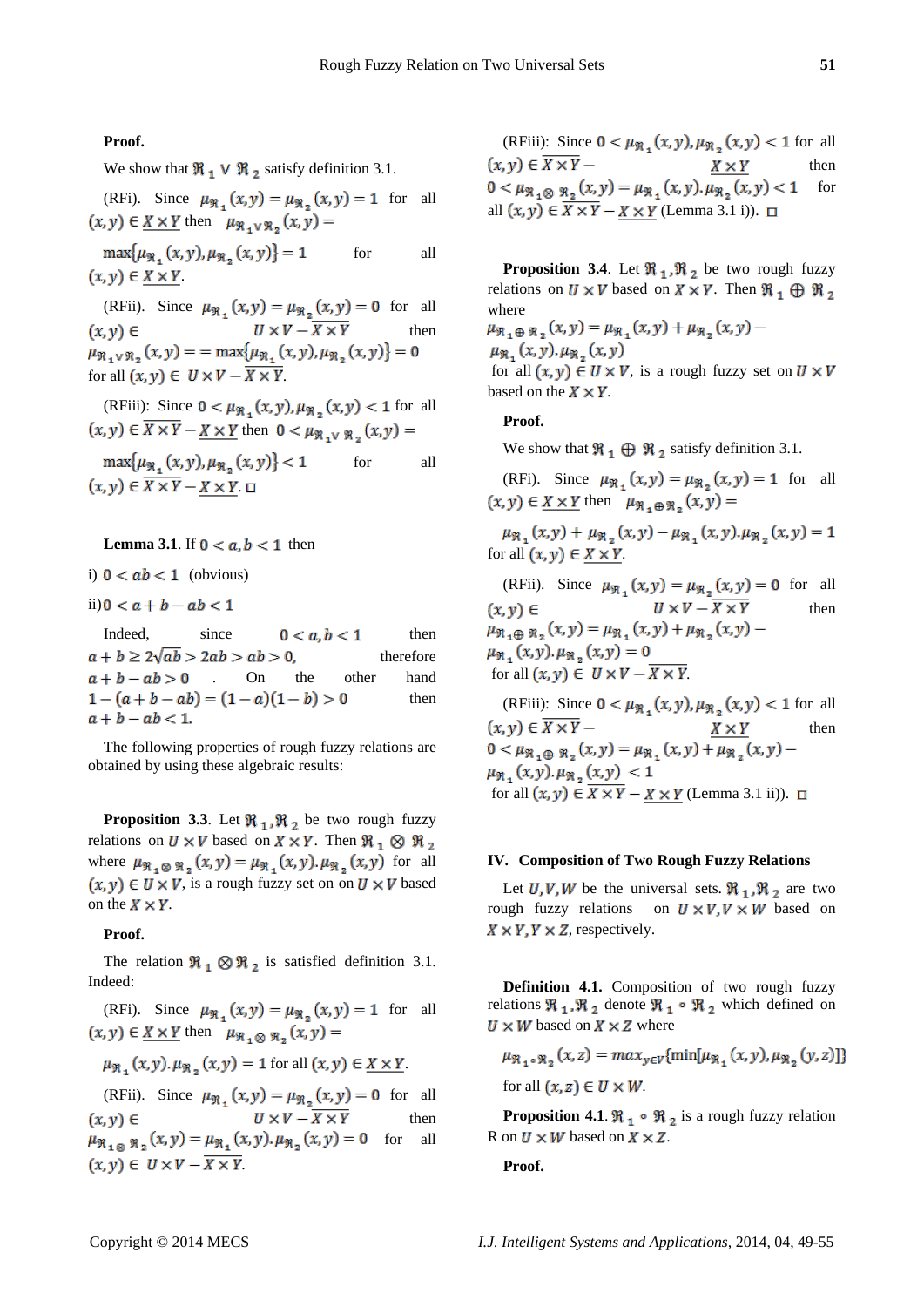(RFi) Since  $\Re_1$ ,  $\Re_2$  are two rough fuzzy relations on  $U \times V$ ,  $V \times W$  based on  $X \times Y$ ,  $Y \times Z$ , respectively. Then  $\mu_{\mathfrak{R}_1}(x,y), \mu_{\mathfrak{R}_2}(y,z) = 1$  for all  $(x,y) \in \underline{X \times Y}$ and  $(y, z) \in Y \times Z$ . We denote  $Y = app_{R_y}(Y)$  and we have

$$
\mu_{\mathfrak{R}_1 \circ \mathfrak{R}_2}(x, z)
$$
\n
$$
= max_{y \in V} \{ \min_{(x, z) \in \underline{X} \times \underline{Z}} [\mu_{\mathfrak{R}_1}(x, y), \mu_{\mathfrak{R}_2}(y, z)] \}
$$
\n
$$
= max_{y \in \underline{Y}} \{ \min_{(x, z) \in \underline{X} \times \underline{Z}} [\mu_{\mathfrak{R}_1}(x, y), \mu_{\mathfrak{R}_2}(y, z)] \}
$$
\n
$$
\vee max_{v \in V - \underline{Y}} \{ \min_{(x, z) \in \underline{X} \times \underline{Z}} [\mu_{\mathfrak{R}_1}(x, v), \mu_{\mathfrak{R}_2}(v, z)] \}
$$
\n
$$
= \nu \max_{v \in V - \underline{Y}} \{ \min_{(x, z) \in \underline{X} \times \underline{Z}} [\mu_{\mathfrak{R}_1}(x, v), \mu_{\mathfrak{R}_2}(v, z)] \}
$$
\n
$$
= 1 \text{ for all } (x, z) \in X \times Z.
$$

(RFii) Note that  $\mu_{\mathfrak{R}_+}(x,y), \mu_{\mathfrak{R}_+}(y,z) = 0$  for all  $(x, y) \in U \times V - \overline{X \times Y}$  and  $(y, z) \in V \times W - \overline{Y \times Z}$ .

We consider  $\mu_{\Re, \Phi, \Re} (x, z)$ 

$$
= max_{y \in V} \{ \min_{(x,z) \in U \times W - \overline{X \times Z}} [\mu_{\mathfrak{R}_1}(x, y), \mu_{\mathfrak{R}_2}(y, z)] \}
$$

For all  $(x, z) \in U \times W - \overline{X \times Z}$ , it exists  $x \notin \overline{apr}_p(X)$  so  $(x, v) \in U \times V - \overline{X \times Y}$  and  $\mu_{\Re}$ ,  $(x, v) = 0$  for all  $v \in V$ . Similarly, it exists  $z \notin \overline{apr}_n(Z)$  so  $(v, z) \in V \times W - \overline{Y \times Z}$  and  $\mu_{\mathfrak{R}_n}(v, z) = 0$  for all  $v \in V$ .

Hence  $\min_{(x,z)\in X\times Z}[\mu_{\Re} (x,v), \mu_{\Re} (v,z)] = 0$  for all  $(x, z) \in U \times W - \overline{X \times Z}$  and  $v \in V$ . So that  $\mu_{\Re_1 \circ \Re_2}(x, z)$ 

=  $max_{y \in V}$ {min<sub>(x,z)</sub>  $\in U \times W - \overline{X \times Z}$ [ $\mu_{\Re}$ <sub>1</sub> (x, y),  $\mu_{\Re}$ <sub>2</sub> (y,z)]}  $= 0$  for all  $(x, z) \in U \times W - \overline{X \times Z}$ .

(RFiii) We must proof

 $0 < max_{y \in V}$  {min  $[\mu_{\Re}(x, y), \mu_{\Re}(y, z)]$ } < 1 for all  $(x, z) \in \overline{X \times Z} - X \times Z$ .

Since  $(x, z) \notin X \times Z$  then at least existing  $x \notin \underline{X} = app_{R_{11}}(X)$  or  $z \notin \underline{Z} = app_{R_{11}}(Z)$  so that  $\min[\mu_{\mathfrak{R}_{1}}(x,y), \mu_{\mathfrak{R}_{2}}(y,z)] < 1$  for all  $y \in Y$ . On the other hand,  $\mu_{\Re}$ ,  $(x,v) = \mu_{\Re}$ ,  $(v,z) = 0$  for all  $(x, z) \in U \times W - \overline{X \times Z}$  and  $v \in V$  then we have  $0 < \{ \min[\mu_{\Re}](x, y), \mu_{\Re}](y, z) \} < 1$ for all  $(x, z) \in \overline{X \times Z} - X \times Z$ , and  $y \in Y$ . Hence, we have  $0 < max_{y \in V}$ {min[ $\mu_{\Re}$ ,  $(x, y), \mu_{\Re}$ ,  $(y, z)$ ]} < 1 or  $0 < \mu_{\Re, \Phi, \Re}$ ,  $(x, z) < 1$  for all  $(x, z) \in \overline{X \times Z} - X \times Z$ .  $\Box$ 

**Proposition 4.2.** Let  $U, V, W, W'$  be the universe sets.  $\mathcal{R}_1$ ,  $\mathcal{R}_2$ ,  $\mathcal{R}_3$  are rough fuzzy relations on  $U \times V$ ,  $V \times W$ ,  $W \times W'$  based on  $X \times Y$ ,  $Y \times Z$ ,  $Z \times Z'$ , respectively. Then  $( \Re_1 \circ \Re_2 ) \circ \Re_3 =$  $\Re_1 \circ (\Re_2 \circ \Re_3)$ 

## **Proof.**

For all 
$$
x \in U, y \in V, z \in W, t \in W'
$$
 we have  
\n
$$
\mu_{\mathfrak{N}_1 \circ (\mathfrak{N}_2 \circ \mathfrak{N}_3)}(x,t)
$$
\n
$$
= max_{y \in V} \{\min[\mu_{\mathfrak{N}_1}(x,y), \mu_{\mathfrak{N}_2 \circ \mathfrak{N}_3}(y,t)]\}
$$
\n
$$
= max_{y \in V} \{\min[\mu_{\mathfrak{N}_1}(x,y), max_{z \in W} \{\min[\mu_{\mathfrak{N}_2}(y,z), \mu_{\mathfrak{N}_3}(z,t)]\} \}]
$$
\n
$$
= max_{z \in W} \{\min\{max_{y \in V} \{\min[\mu_{\mathfrak{N}_1}(x,y), \mu_{\mathfrak{N}_2}(y,z)]\}, \mu_{\mathfrak{N}_3}(z,t)]\} \}]
$$
\n
$$
= max_{z \in W} \{\min[\mu_{\mathfrak{N}_1 \circ \mathfrak{N}_2}(x,y), \mu_{\mathfrak{N}_3}(y,t)]\}
$$
\n
$$
= \mu_{(\mathfrak{N}_1 \circ \mathfrak{N}_2) \circ \mathfrak{N}_3}(x,t). \Box
$$

We note that  $\Re_1 \circ \Re_2 \neq \Re_2 \circ \Re_1$ , because the composition of two rough fuzzy relations  $\Re_1$ ,  $\Re_2$  exists but the composition of two rough fuzzy relations  $\Re_2$ ,  $\Re_1$  does not exist necessarily.

#### **V. Inverse Rough Fuzzy Relation**

Let X and Y be the two rough fuzzy sets on U and V, respectively.  $\mathcal{R} \subset U \times V$  is a rough fuzzy relation on  $U \times V$  based on  $X \times Y$ . Then we define  $\mathbb{R}^{-1} \subset V \times U$ is a rough fuzzy relation on  $V \times U$  based on  $Y \times X$  as following:

$$
\mu_{\mathfrak{R}^{-1}}(y, x) = \mu_{\mathfrak{R}}(x, y) \text{ for all } (y, x) \in V \times U.
$$

**Definition 5.1**. The relation  $\mathbb{R}^{-1}$  is called the inverse rough fuzzy relation of  $\mathcal{R}$ .

# **Proposition 5.1.**

i)  $(\Re^{-1})^{-1} = \Re$ .

ii) Let  $\Re_1$ ,  $\Re_2$  be two rough fuzzy relations on  $U \times V$ ,  $V \times W$  based on  $X \times Y$ ,  $Y \times Z$ , respectively. Then  $(\Re_1 \circ \Re_2)^{-1} = \Re_2^{-1} \circ \Re_1^{-1}$ .

## **Proof**.

i)  $\mu_{0}x^{-1}y^{-1}(x, y) = \mu_{0}x^{-1}(y, x) = \mu_{0}x(x, y) = 1$ , for all  $(x, y) \in X \times Y$ 

 $\mu_{0}^{g^{-1}}(x, y) = \mu_{0}^{g^{-1}}(y, x) = \mu_{0}^{g^{-1}}(x, y) = 0$ , for all  $(x, y) \in U \times V - \overline{X \times Y}$ 

.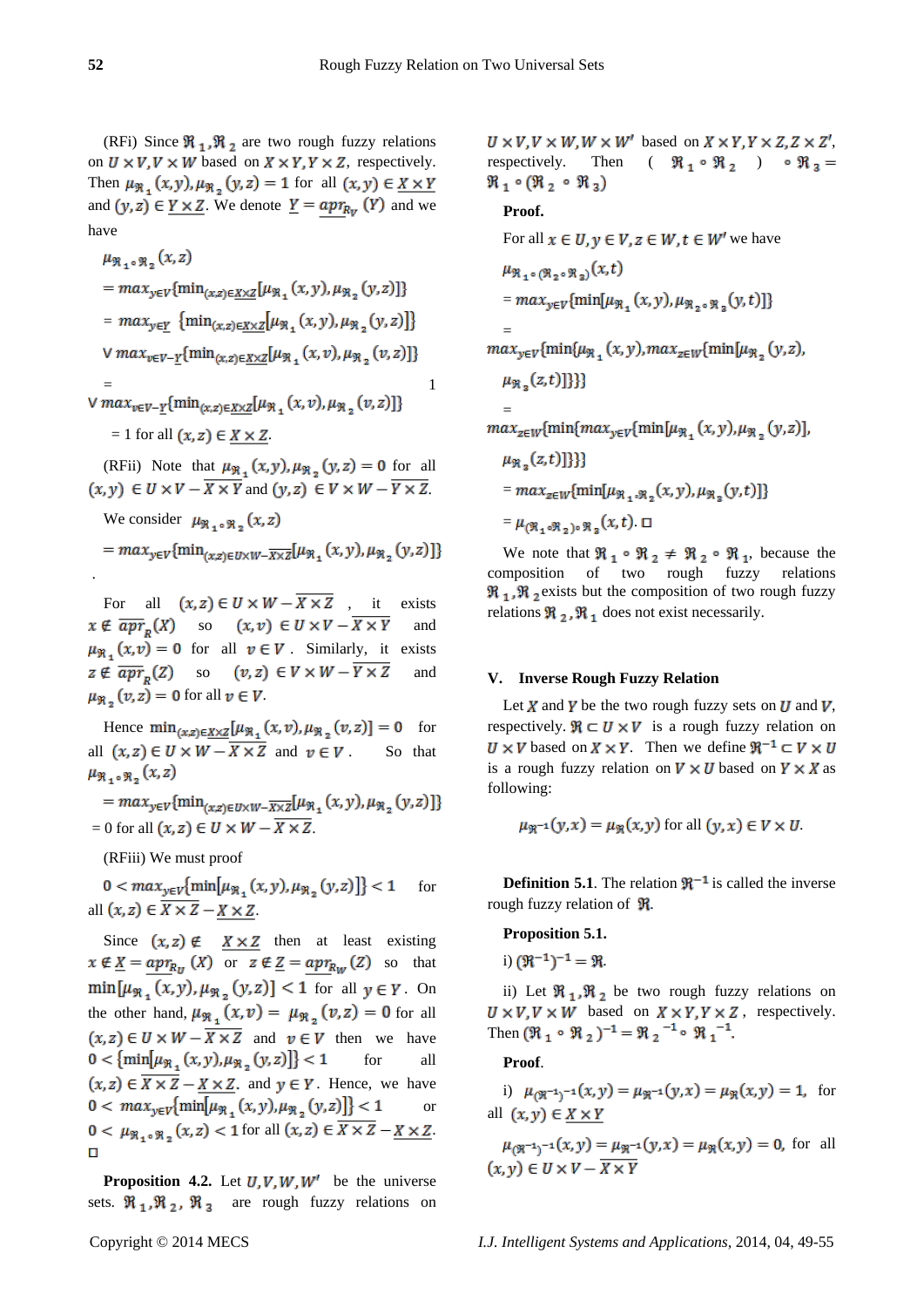$$
0 < \mu_{(\mathfrak{R}^{-1})^{-1}}(x, y) = \mu_{\mathfrak{R}^{-1}}(y, x) = \mu_{\mathfrak{R}}(x, y) < 1 \text{ for}
$$
\n
$$
\text{all } (x, y) \in \overline{X \times Y} - \underline{X \times Y}.
$$
\n
$$
\text{It means } (\mathfrak{R}^{-1})^{-1} = \mathfrak{R}.
$$
\n
$$
\text{ii) For all } x \in U, y \in V, z \in W \text{ we have}
$$
\n
$$
\mu_{(\mathfrak{R}_1 \circ \mathfrak{R}_2)^{-1}}(z, x) = \mu_{\mathfrak{R}_1 \circ \mathfrak{R}_2}(x, z)
$$
\n
$$
= \max_{y \in V} \{\min[\mu_{\mathfrak{R}_1}(x, y), \mu_{\mathfrak{R}_2}(y, z)]\}
$$
\n
$$
= \max_{y \in V} \{\min[\mu_{\mathfrak{R}_1}(x, y), \mu_{\mathfrak{R}_2}(y, z)]\}
$$
\n
$$
= \max_{y \in V} \{\min[\mu_{\mathfrak{R}_2^{-2}}(z, y), \mu_{\mathfrak{R}_1^{-1}}(y, x)]\}
$$
\n
$$
= \mu_{\mathfrak{R}_2^{-1} \circ \mathfrak{R}_1^{-1}}(z, x)
$$
\n
$$
\text{That means } (\mathfrak{R}_1 \circ \mathfrak{R}_2)^{-1} = \mathfrak{R}_2^{-1} \circ \mathfrak{R}_1^{-1} \square
$$

In the same way, the representation of fuzzy relation, we can represent the rough fuzzy relation  $\Re$  by using matrix  $M(\mathfrak{R})$ . So that, the inverse rough fuzzy relation  $\mathfrak{R}^{-1}$ of rough fuzzy relation  $\Re$  by using matrix  $M(\mathfrak{R})^t$ , it is the transposition of the matrix  $M(\mathfrak{R})$ .

**Example 5.1**. Let  $U = \{1, 2, 3, 4\}$ ,  $V = \{6, 7, 8, 9, 10\}$ be two universal sets and  $R_U = \{(x, y): xR_U y$  if only if  $x \equiv y \pmod{2}$ ,  $R_v = \{(z, t): zR_v t \text{ if } z \equiv t \pmod{3}\}$ are equivalent relations on  $U, V$  respectively. , are rough fuzzy sets on  $U, V$ , respectively. , and  $\overline{apr}_n(x) = \frac{1}{x} + \frac{0.6}{x} + \frac{1}{x} + \frac{0.6}{x}$ , . Here we can define a rough fuzzy relation  $\Re$  as following:

$$
M(\mathfrak{R}) = \begin{bmatrix} 0 & 0.5 & 1 & 0 & 0.6 \\ 0 & 0 & 0 & 0 & 0 \\ 0 & 0.5 & 1 & 0 & 0.4 \\ 0 & 0 & 0 & 0 & 0 \end{bmatrix}
$$

Then  $\mathbb{R}^{-1}$  is an inverse rough fuzzy relation of  $\mathbb{R}$  it is represented by using matrix

$$
M(\mathfrak{R}^{-1}) = M(\mathfrak{R})^t = \begin{bmatrix} 0 & 0 & 0 & 0 \\ 0.5 & 0 & 0.5 & 0 \\ 1 & 0 & 1 & 0 \\ 0 & 0 & 0 & 0 \\ 0.6 & 0 & 0.4 & 0 \end{bmatrix}
$$

### **VI. The Reflexive, Symmetric, Transitive Rough Fuzzy Relation**

In this section, we consider some properties of rough fuzzy relation on a set, such as reflexive, symmetric, transitive properties.

Let  $(U, R)$  be a crisp approximation space and X is a rough fuzzy set on  $(U, R)$ . We consider rough fuzzy relation in definition 3.1 in the case  $U \equiv V$ ,  $R_U \equiv R_V \equiv R$ , and  $X \equiv Y$ . From here onwards, the rough fuzzy relation  $\Re$  is called rough fuzzy relation on  $(U, R)$  based on the rough fuzzy set X.

**Definition 6.1**. The rough fuzzy relation  $\mathbb{R}$  is said to be reflexive rough fuzzy relation if  $\mu_{\mathcal{R}}(x, x) = 1$  for all  $(x, x) \in U \times U, \mu_X(x) > 0.$ 

**Proposition 6.1.** Let  $\mathbb{R}_1$ ,  $\mathbb{R}_2$  be two rough fuzzy relation on U based X. If  $\Re_1$ ,  $\Re_2$  are the reflexive rough fuzzy relations then  $\Re_1 \wedge \Re_2$  $\Re_1 \vee \Re_2$ ,  $\Re_1 \otimes \Re_2$ ,  $\Re_1 \oplus \Re_2$ ,  $\Re_1 \circ \Re_2$ , also.

# **Proof.**

If  $\mathcal{R}_1, \mathcal{R}_2$  are the reflexive rough fuzzy relations then  $\mu_{\Re}$ ,  $(x, x)$ ,  $\mu_{\Re}$ ,  $(x, x) = 1$  for all  $(x, x) \in U \times U$ ,  $\mu_X(x) > 0$ . We have

 $\mu_{\Re_1 \wedge \Re_2}(x, x) = \min{\mu_{\Re_1}(x, x), \mu_{\Re_2}(x, x)} = 1$ for all  $(x, x) \in U \times U$ ,  $\mu_X(x) > 0$  and  $\Re_1 \wedge \Re_2$  is reflexive rough fuzzy relation.

 $\mu_{\Re_1 \vee \Re_2}(x, x) = \max{\mu_{\Re_1}(x, x), \mu_{\Re_2}(x, x)} = 1$ for all  $(x, x) \in U \times U$ ,  $\mu_X(x) > 0$  and  $\Re_1 \vee \Re_2$  reflexive rough fuzzy relation.

 $\mu_{\Re_1 \otimes \Re_2}(x, x) = \mu_{\Re_1}(x, x) . \mu_{\Re_2}(x, x) = 1$  for all  $(x, x) \in U \times U$ ,  $\mu_X(x) > 0$  and  $\Re_1 \otimes \Re_2$  reflexive rough fuzzy relation.

$$
\mu_{\mathfrak{R}_1 \oplus \mathfrak{R}_2}(x, x) = \mu_{\mathfrak{R}_1}(x, x) + \mu_{\mathfrak{R}_2}(x, x) -
$$
  
\n
$$
\mu_{\mathfrak{R}_1}(x, x) \cdot \mu_{\mathfrak{R}_2}(x, x) = 1
$$
  
\nfor all  $(x, x) \in U \times U$ ,  $\mu_X(x) > 0$  and

 $\Re_1 \oplus \Re_2$  reflexive rough fuzzy relation.

 $\mu_{\Re, \Phi, \Re}$ ,  $(x, x)$  =  $max_{y \in U}$ [min[ $\mu_{\Re}$ , (x, y),  $\mu_{\Re}$ , (y, x)]]} = 1 for all  $(x, x) \in U \times U$ ,  $\mu_X(x) > 0$  and  $\Re_1 \circ \Re_2$  reflexive rough fuzzy relation.  $\Box$ 

**Definition 6.2.** The rough fuzzy relation  $\mathbb{R}$  is said to be α-reflexive rough fuzzy relation where  $\alpha = \min_{[x_i]_R \subset U} \alpha_i$  if  $\mu_{\Re}(x_i, y) = \alpha_i$  for all  $(x_i, y) \in U \times U$ ,  $y \in [x_i]_R$  and  $\mu_X(x) > 0$ .

**Proposition 6.2.** Let  $\mathbb{R}_1$ ,  $\mathbb{R}_2$  be two rough fuzzy relation on *U* based *X*. If  $\mathbb{R}_1$ ,  $\mathbb{R}_2$  are the α-reflexive rough fuzzy relations then  $\Re_1 \wedge \Re_2$ ,  $\Re_1 \vee \Re_2$  also.

#### **Proof.**

If  $\Re_1$ ,  $\Re_2$  are the  $\alpha$ -reflexive rough fuzzy relations then  $\mu_{\Re} (x_i, y) = \mu_{\Re} (x_i, y) = \alpha$  where

Copyright © 2014 MECS *I.J. Intelligent Systems and Applications,* 2014, 04, 49-55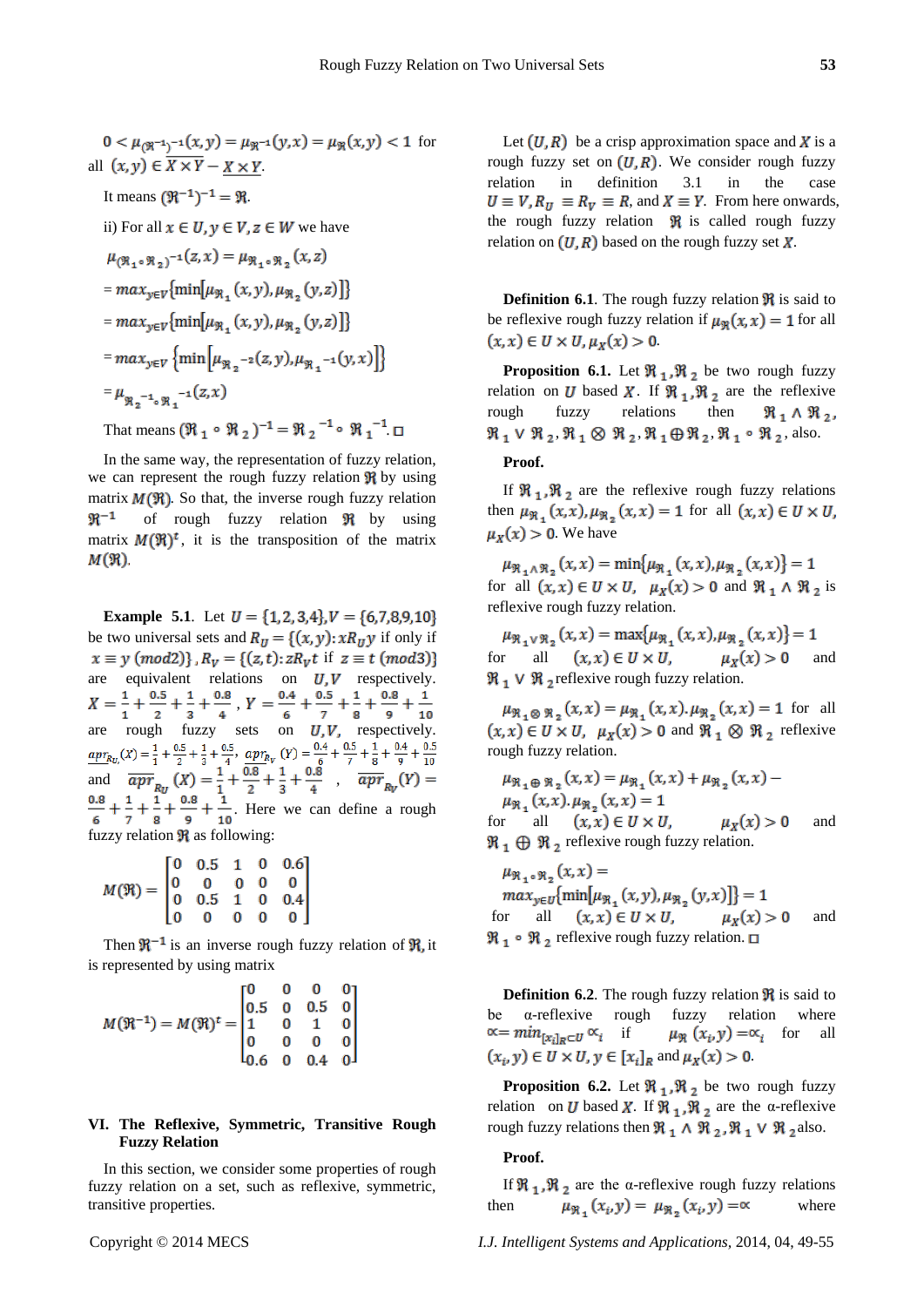$\alpha = \min_{[x_i]_R \subset U} \alpha_i$  if  $\mu_{\Re} (x_i, y) = \mu_{\Re} (x_i, y) = \alpha_i$ for all  $(x_i, y) \in U \times U$ ,  $y \in [x_i]_R$  and  $\mu_X(x) > 0$ . We have

$$
\mu_{\mathfrak{R}_1 \wedge \mathfrak{R}_2} (x_i, y) = \min \{ \mu_{\mathfrak{R}_1} (x_i, y), \mu_{\mathfrak{R}_2} (x_i, y) \} = \infty
$$

where  $\alpha = min_{[x_i]_B \subset U} \alpha_i$  if  $\mu_{\Re}$ ,  $(x_i, y) = \mu_{\Re}$ ,  $(x_i, y) = \alpha_i$  for all  $(x_i, y) \in U \times U$ ,  $y \in [x_i]_R$  and  $\mu_X(x) > 0$  for all  $(x, x) \in U \times U$ ,  $\mu_X(x) > 0$  and  $\Re_1 \wedge \Re_2$  α-reflexive rough fuzzy relation.

$$
\mu_{\mathfrak{R}_1 \vee \mathfrak{R}_2} (x_i, y) = \max \{ \mu_{\mathfrak{R}_1} (x_i, y), \mu_{\mathfrak{R}_2} (x_i, y) \} = \infty
$$

where  $\alpha = min_{[x_i]_R \subset U} \alpha_i$  if  $\mu_{\Re}$ ,  $(x_i, y) = \mu_{\Re}$ ,  $(x_i, y) = \alpha_i$  for all  $(x_i, y) \in U \times U$ ,  $y \in [x_i]_R$  and  $\mu_X(x) > 0$  for all  $(x, x) \in U \times U$ ,  $\mu_X(x) > 0$  and  $\Re_1 \vee \Re_2$  α-reflexive rough fuzzy relation.

**Definition 6.3**. The rough fuzzy relation  $\mathbb{R}$  is said to be symmetric rough fuzzy relation if  $\mu_{\mathfrak{R}}(x, y) = \mu_{\mathfrak{R}}(y, x)$  for all  $(x, y) \in U \times U$ .

We note that if  $\mathbb R$  is a symmetric rough fuzzy relation then matrix  $M(\mathbb{R})$  is a symmetric matrix.

It is easy to see that:

**Proposition 6.3.** Let  $\mathbb{R}_1$ ,  $\mathbb{R}_2$  be two rough fuzzy relations on *U* based rough fuzzy set. If  $\mathcal{R}_1$ ,  $\mathcal{R}_2$  are the symmetric rough fuzzy relations then  $\Re_1 \wedge \Re_2$ ,  $\Re_1 \vee \Re_2$ ,  $\Re_1 \otimes \Re_2$ ,  $\Re_1 \oplus \Re_2$ ,  $\Re_1 \circ \Re_2$  also.

**Definition 6.4**. The rough fuzzy relation  $\mathbb{R}$  is said to be transitive rough fuzzy relation if  $\mathfrak{R} \circ \mathfrak{R} \subseteq \mathfrak{R}$ .

#### **VII. Similarity Rough Fuzzy Relation**

**Definition 7.1**. The rough fuzzy relation  $\Re$  on  $U$ based on the rough fuzzy set  $\boldsymbol{X}$  is called a similarity rough fuzzy relation if it has the reflexive, symmetric, transitive.

**Definition 7.2.** The rough fuzzy relation  $\mathbb{R}$  on  $U$ based on the rough fuzzy set X is called a  $\alpha$ - similarity rough fuzzy relation if it has the α-reflexive, symmetric, transitive.

Now, we consider an illustration example.

**Example 7.1**. We consider the decision system in Table 1. In which  $\{A, B, C\}$  is the collection of condition attributes and  $\boldsymbol{D}$  is the decision attribute.

Table 1: A decision system

| At U |     | B   | C   | D |
|------|-----|-----|-----|---|
| u1   | 0.1 | 0.2 | 0.3 | v |
| u2   | 0.1 | 0.3 | 0.4 | N |
| u3   | 0.2 | 0.3 | 0.5 |   |
| u4   | 0.2 | 0.3 | 0.5 |   |
| u5   | 0.6 | 0.4 | 0.3 | N |

 $R = IND(A, B, C)$  is an equivalent relation on U,  $(U, R)$  is a crisp approximation space and  $U\left\vert_{R}=\{\{u1\},\{u2\},\{u3,u4\},\{u5\}\}\right\vert$ 

We consider  $F = \frac{0.1}{u_1} + \frac{0.2}{u_2} + \frac{0.4}{u_3} + \frac{1}{u_4} + \frac{1}{u_5}$  is a fuzzy set in  $U$ . We compute

$$
\frac{apr_R(F) = \frac{0.1}{u1} + \frac{0.2}{u2} + \frac{0.4}{u3} + \frac{0.4}{u4} + \frac{1}{u5}
$$

$$
\overline{apr}_R(F) = \frac{0.1}{u1} + \frac{0.2}{u2} + \frac{1}{u3} + \frac{1}{u4} + \frac{1}{u5}
$$

It is easy that  $\overline{apr}_p(F) \neq apr_R(F)$ , so F is a rough fuzzy set on  $U$ .

We can put  $\mu_{\Re_{\mathcal{F}}}(u5, u5) = 1$ ;  $\mu_{\Re_{\mathcal{F}}}(ui, uj) = 1$ , if  $i, j = 1,2$  and  $0 < \mu_{\Re_{\pi}}(ui, uj) < 1$  in the other cases.

$$
M(\mathfrak{R}_F) = \begin{bmatrix} 0 & 0 & r_{13} & r_{14} & r_{15} \\ 0 & 0 & r_{23} & r_{24} & r_{25} \\ r_{31} & r_{32} & r_{33} & r_{34} & r_{35} \\ r_{41} & r_{42} & r_{43} & r_{44} & r_{45} \\ r_{51} & r_{52} & r_{53} & r_{54} & 1 \end{bmatrix}
$$

According the definition 3.1 we have  $\mathbf{\Re}_{\mathbf{F}}$  is a rough fuzzy relation on  $U$  based on  $F$ .

Note that, the fuzzy set is not the rough fuzzy set on *U* because

$$
\frac{apr_R(F_1) = \frac{0.1}{u1} + \frac{0.2}{u2} + \frac{0.4}{u3} + \frac{0.4}{u4} + \frac{1}{u5}
$$

$$
= \overline{apr}_R(F_1) = \frac{0.1}{u1} + \frac{0.2}{u2} + \frac{0.4}{u3} + \frac{0.4}{u4} + \frac{1}{u5}.
$$

We consider  $F_2 = \frac{1}{u1} + \frac{1}{u2} + \frac{0.4}{u3} + \frac{1}{u4} + \frac{1}{u5}$  is a rough fuzzy set on  $U$  with

$$
\underline{F_2} = \underline{apr_R(F_2)} = \frac{1}{u1} + \frac{1}{u2} + \frac{0.4}{u3} + \frac{1}{u4} + \frac{1}{u5} \text{ and}
$$
  

$$
\overline{F_2} = \overline{apr_R(F_2)} = \frac{1}{u1} + \frac{1}{u2} + \frac{1}{u3} + \frac{1}{u4} + \frac{1}{u5} = U.
$$

A rough fuzzy relation on  $U$  based on  $F_2$  where